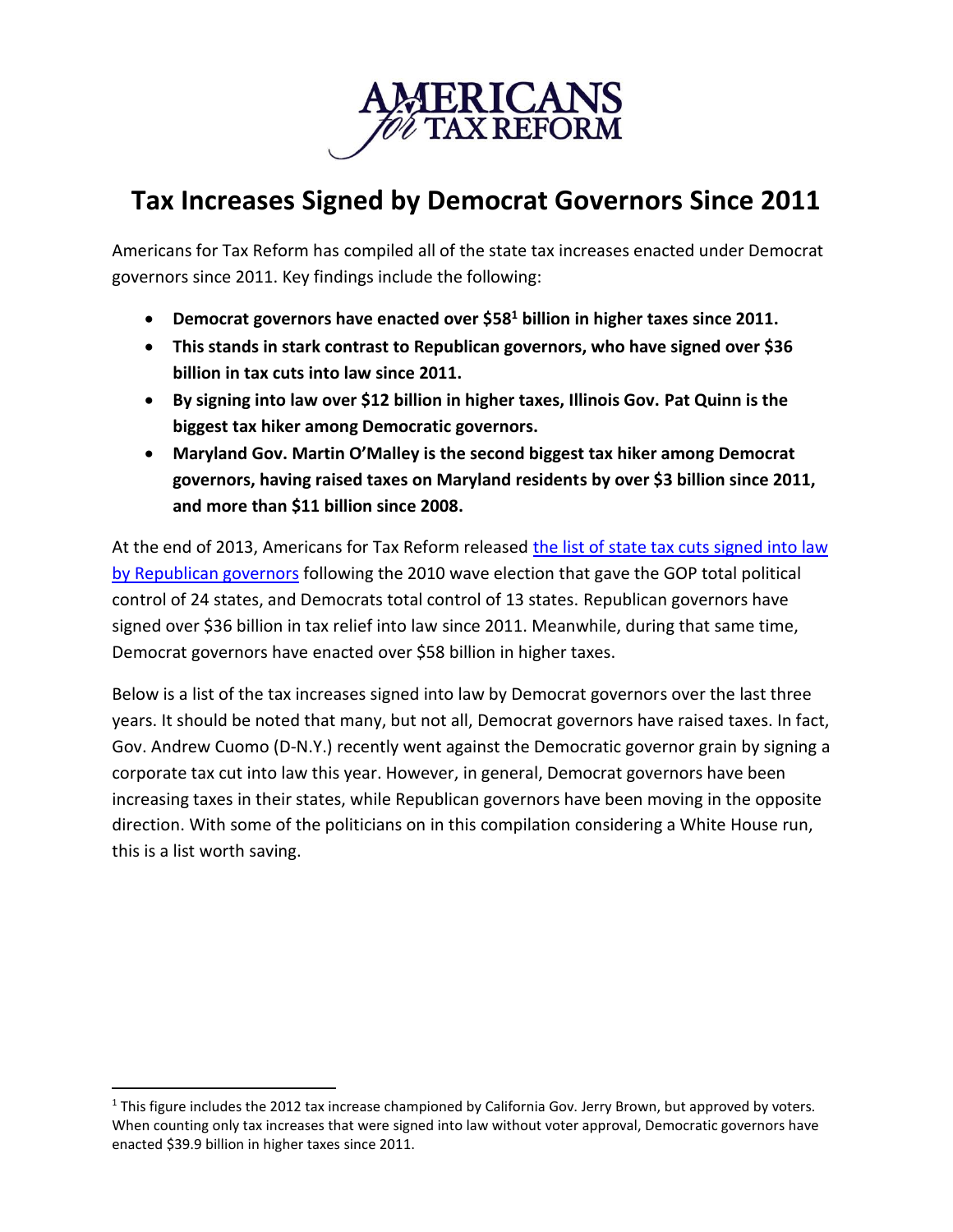# **Gov. Martin O'Malley (D-Maryland)<sup>i</sup>**

| Year | Tax                                                                      | Amount (\$ millions)                                | Bill                 |
|------|--------------------------------------------------------------------------|-----------------------------------------------------|----------------------|
| 2013 | Handgun licensing fees<br>/ registration of other<br>firearmsii          | 3.3                                                 | <b>SB 281</b>        |
| 2013 | Offshore windii                                                          | 86.5 <sup>iv</sup>                                  | <b>SB 275</b>        |
| 2013 | HB 1515 as a whole                                                       | 685.4 in FY 2016 for the<br>bill HB 1515 as a whole | <b>HB 1515</b>       |
| 2013 | Vehicle registration<br>surchargev                                       | See: above                                          | <b>HB 1515</b>       |
| 2013 | Fare box recovery                                                        | See: above                                          | <b>HB 1515</b>       |
| 2013 | CPI indexing                                                             | See: above                                          | <b>HB 1515</b>       |
| 2013 | Sales tax                                                                | See: above                                          | <b>HB 1515</b>       |
| 2013 | Raise gasoline from<br>23.5 to 43.5 cents per<br>gallon by 2016          | See: above                                          | <b>HB 1515</b>       |
| 2012 | New income tax rates at<br>5% and 5.75% at<br>specified income levelsvi  | 338.9                                               | SB 1302              |
| 2012 | Personal income tax<br>exemption phase out at<br>different income levels | 87.3vii                                             | <b>SB 1302</b>       |
| 2012 | Recordation tax-<br>indemnity Mortgages.<br>Revenue to countiesvill      | 71.4                                                | <b>SB 1302</b>       |
| 2012 | Increase the rate<br>for tobacco products<br>from 15% to 30%             | 9.8                                                 | SB 1302              |
| 2012 | Death certificate fee<br>cost from \$12 to \$24                          | 1.4                                                 | <b>SB 1302</b>       |
| 2012 | Repeals sales tax<br>exemption on specified<br>productsix                | 1.4                                                 | <b>SB 1302</b>       |
| 2012 | <b>Bay Restoration "Flush</b><br>Tax" Doubles fee <sup>x</sup>           | 108                                                 | 90 Day Report p. K-7 |
| 2012 | <b>Storm Water</b><br><b>Management Fees</b><br>"Rain Tax" <sup>xi</sup> | 512.8                                               | <b>HB 987</b>        |
| 2012 | <b>Weights and Measures</b><br><b>Registration Fee</b><br>Increase       | .59                                                 | <b>SB 113</b>        |
| 2012 | Wetland Water Way<br>Program Fee <sup>xii</sup>                          | .61                                                 | HB 1411              |
| 2011 | Hospital assessment                                                      | 390                                                 | 90 Day Report p. 1   |
| 2011 | Alcoholic beverages -<br>sales tax                                       | 258.7                                               | <b>HB 1213</b>       |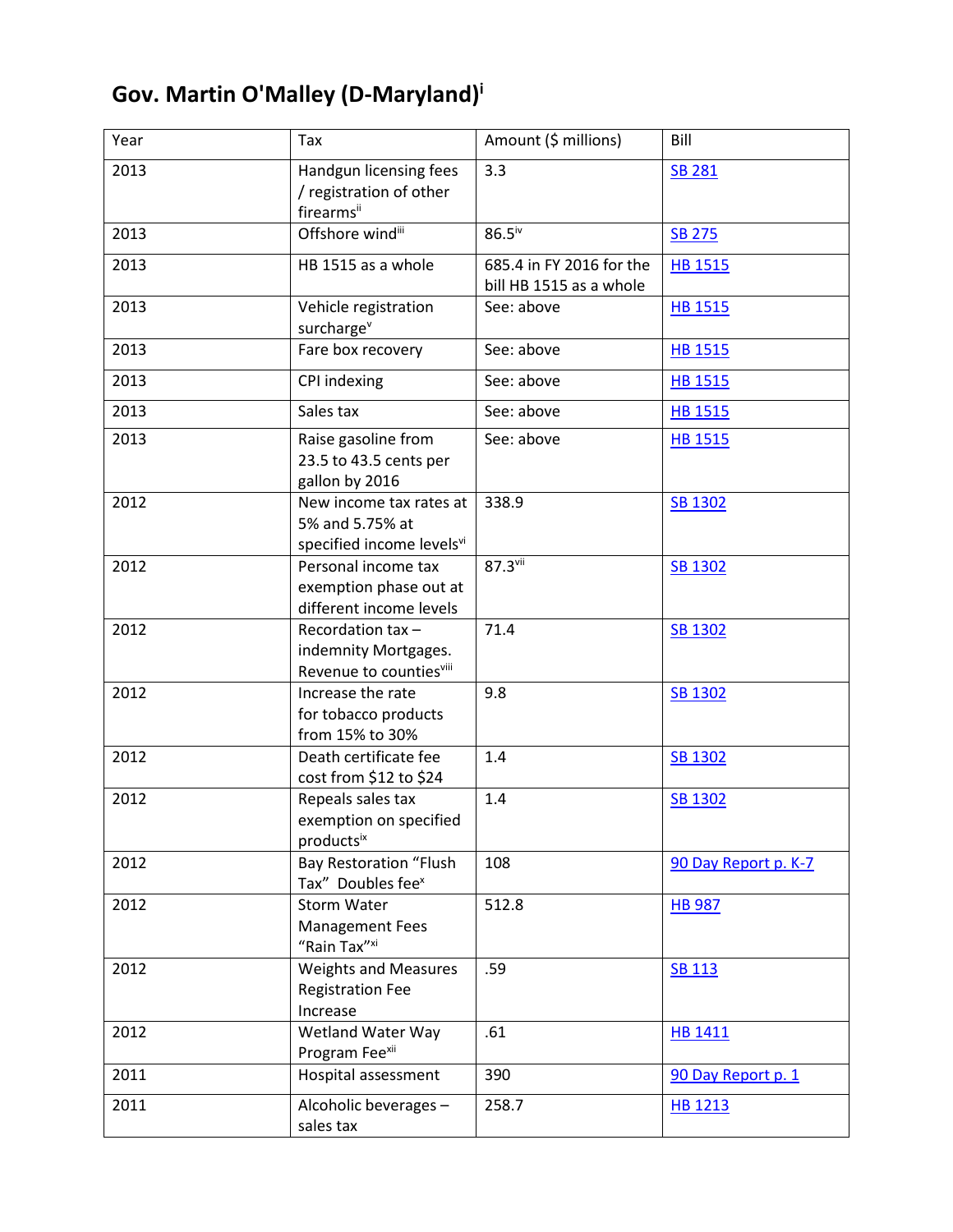|      | increase 6% to 9% <sup>xiii</sup>                                                |            |                       |
|------|----------------------------------------------------------------------------------|------------|-----------------------|
| 2011 | 90 Day Report Total                                                              | 191.7      |                       |
| 2011 | Vehicle dealer<br>processing charge                                              | See: above | 90 Day Report p. G1   |
| 2011 | Vanity plate fee<br>increase from \$25 to<br>\$50                                | See: above | 90 Day Report p. G1   |
| 2011 | Certificate of title fee<br>for vehicles was<br>increased from \$50 to<br>\$100; | See: above | 90 Day Report p. G1   |
| 2011 | Out of State Attorney<br><b>Admission Fee</b>                                    | $\cdot$ 1  | HB 523                |
| 2011 | Contractor licensing and<br>renewal fee increase                                 | 0.6        | <b>SB 236</b>         |
| 2011 | Birth certificate fee<br>increase from \$12 to<br>\$24                           | 28         | 90 Day Report, p A-21 |
| 2011 | Eliminates exemption of<br>premium tax on IWIF                                   | 3.8        | 90 Day Report, p A-21 |
| 2011 | <b>Toll increases</b>                                                            | 270        | <b>MDTA</b>           |

Total Impact (2011-2014): \$3,050,300,000xiv

## **Gov. Pat Quinn (D-Illinois)**

| Year | Tax                                                                     | Amount (\$ millions)   | Bill    |
|------|-------------------------------------------------------------------------|------------------------|---------|
| 2012 | Increases tobacco<br>product tax from $$1.00$<br>to \$1.98 per pack xv  | $1,050$ <sup>xvi</sup> | SB 2194 |
| 2011 | Impose 6.25% sales tax<br>on online sales <sup>xvii</sup>               | 510                    | HB 3659 |
| 2011 | Increases Corporate<br>Rate from 7.3 to 9.5% <sup>xviii</sup>           | See: below             | SB 2502 |
| 2011 | Increases personal<br>income rate from 3 to 5<br>percent <sup>xix</sup> | See: below             | SB 2505 |
| 2011 | SB 2505                                                                 | 25,700                 | SB 2505 |

Total: \$27,260,000,000

## **John Kitzhaber (D-Oregon)**

| Year | Tax                                                                | Amount (\$ millions) | Bill    |
|------|--------------------------------------------------------------------|----------------------|---------|
| 2013 | Increases Cigarette tax to<br>1.33 by 2018 from 1.18 <sup>xx</sup> |                      | HB 3601 |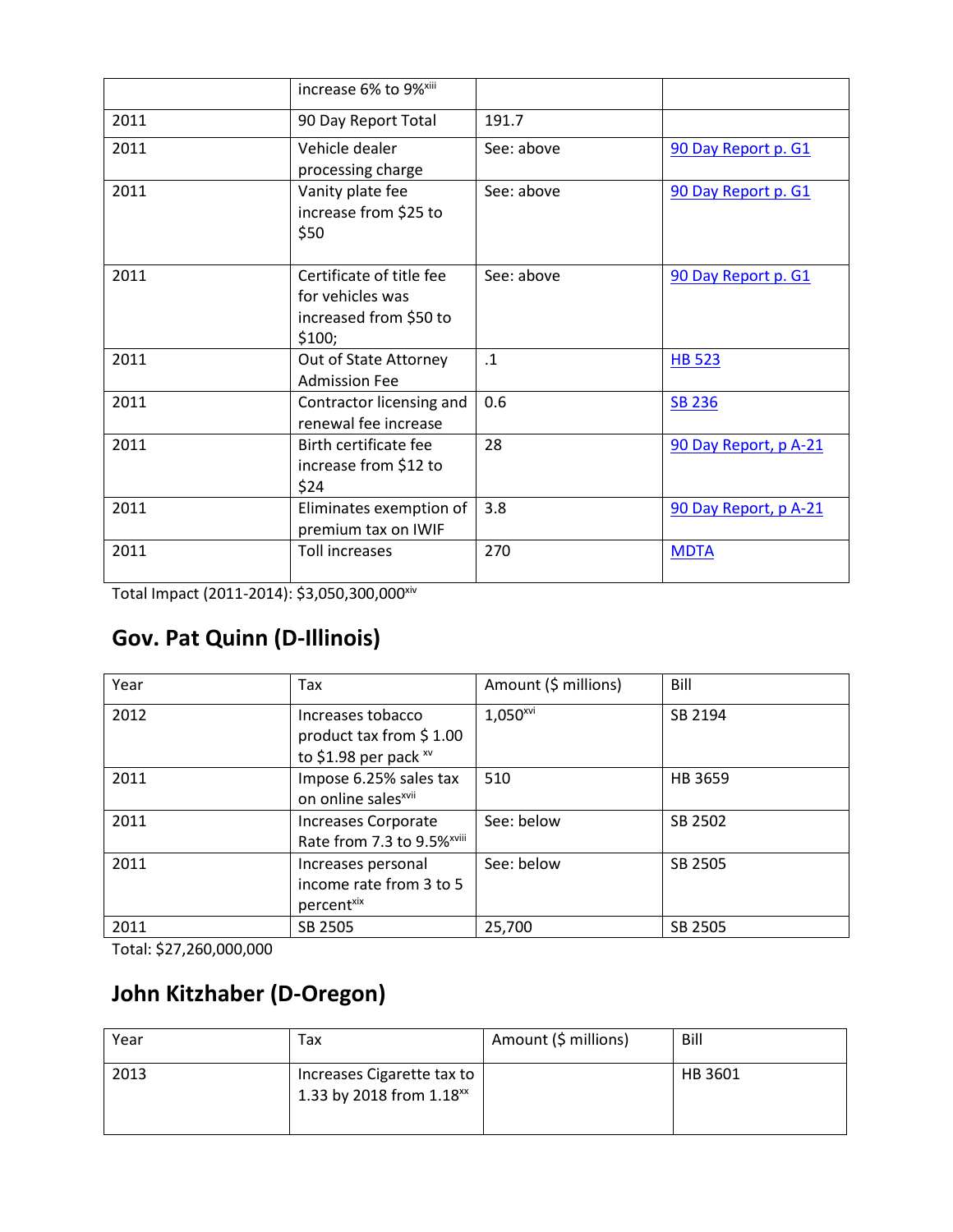| 2013 | Increases Corporate<br>income tax rates:<br>Previous corporate rate:<br>6.6%; \$0-\$9,999,999<br>7.6%; \$10,000,000+<br>New:<br>6.6%; \$0-\$999,999<br>7.6%; \$1,000,000+xxi |                       | HB 3601                  |
|------|------------------------------------------------------------------------------------------------------------------------------------------------------------------------------|-----------------------|--------------------------|
|      | Items 1-2                                                                                                                                                                    | 488 <sup>xxii</sup>   | HB 3601 <sup>xxiii</sup> |
| 2013 | Increases Hospital<br>provider tax on the net<br>revenue from 2.3<br>percent to 4 percent                                                                                    | 1,980 <sup>xxiv</sup> | HB 2116 <sup>xxv</sup>   |

Total \$2,468,000,000

#### **Gov. Deval Patrick (D-Massachusetts)**

| Year | Tax                                                                                           | Amount (\$ millions) | Bill    |
|------|-----------------------------------------------------------------------------------------------|----------------------|---------|
| 2013 | <b>Tech Services Sales Tax</b><br>expansion from 0 to<br>6.25 percent*<br>(REPEALED)          |                      | HB 3535 |
| 2013 | Increases cigarette tax:<br>20 pack from 2.51 to<br>3.51 and 25 pack from<br>3.1375 to 4.3875 |                      | HB 3535 |
| 2013 | Increases gas tax from<br>.21 per gallon to .24 per<br>gallon                                 |                      | HB 3535 |
|      | Total for items 1-3                                                                           | 800 <sup>xxvi</sup>  | HB 3535 |

Total: \$2,400,000,000

\*Would have been greater if Gov. Patrick had had his way. Though Gov. Patrick vetoed this proposal, he only did so because he preferred a larger tax increase. XXVII

#### **Gov. Neil Abercrombie (D-Hawaii)**

| Year | Tax                                                                                          | Amount (\$ millions) | Bill                      |
|------|----------------------------------------------------------------------------------------------|----------------------|---------------------------|
| 2011 | \$20 increase of the flat-<br>rate vehicle registration<br>fee, from \$25 to \$45;           | 61.8                 | SB 1328 <sup>xxviii</sup> |
| 2011 | Doubling the vehicle<br>weight tax (currently<br>ranging from .75 cents<br>to 2.75 cents per | 90                   | SB 1329 <sup>xxix</sup>   |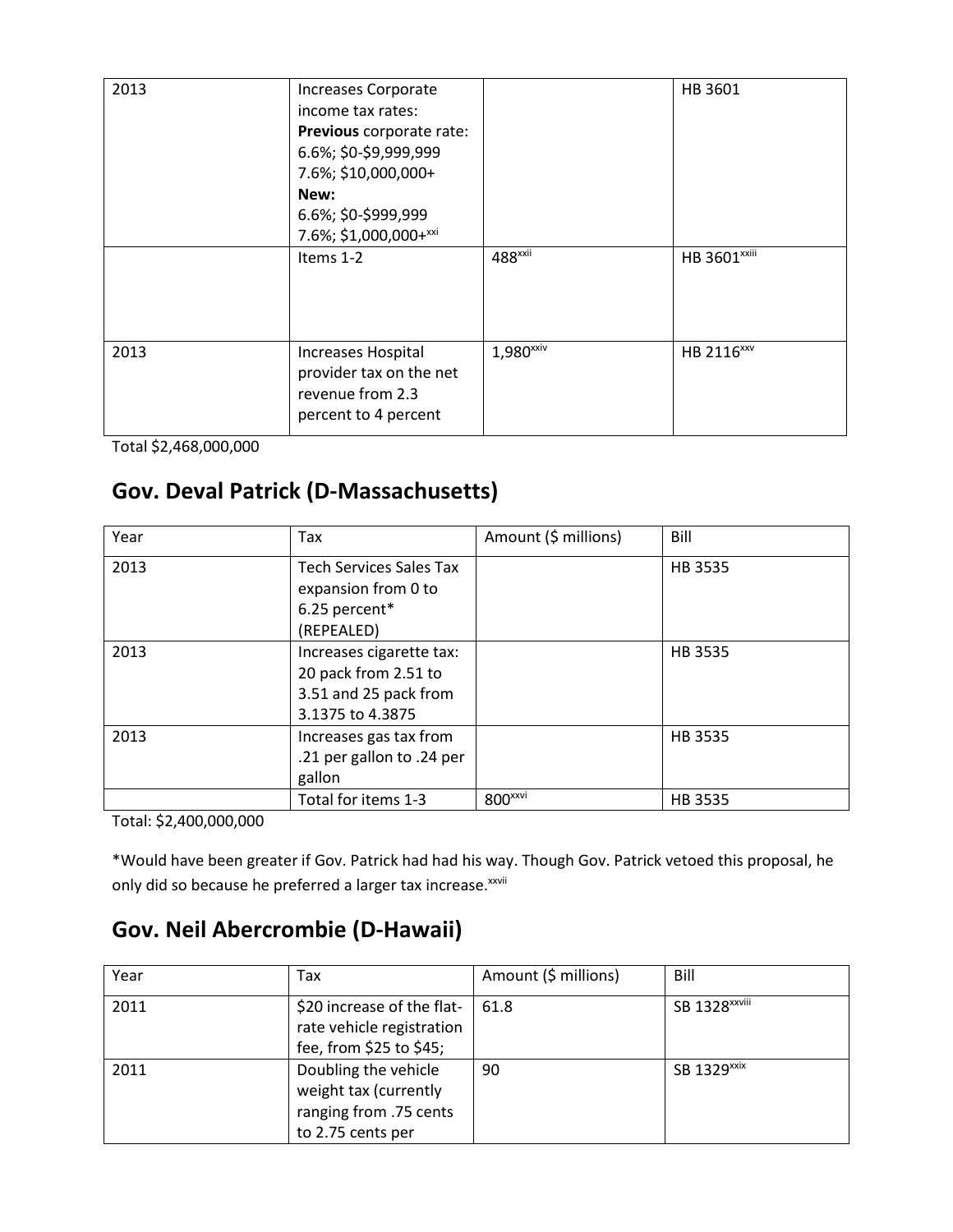|      | pound)                                                                              |       |                                                                                  |
|------|-------------------------------------------------------------------------------------|-------|----------------------------------------------------------------------------------|
| 2011 | <b>Removal of General</b><br><b>Excise Tax Exemptions</b><br>for certain businesses | 346   | SB 754<br>http://www.capitol.<br>hawaii.gov/session2011<br>/bills/SB754 CD1 .htm |
| 2011 | Rental Car Fee increase<br>from \$3 to \$7.50                                       | 180   | HB 1039 <sup>xxx</sup>                                                           |
| 2011 | Eliminating deduction<br>for state income taxes<br>paid by top tax brackets         | 155.4 | SB 570 <sup>xxxi</sup>                                                           |

Total: \$833,200,000

## **Gov. Dannel Malloy (D-Connecticut)**

| Year | Tax                                                                      | Amount                        | Bill                                                                                                                                                                                                                                                                    |
|------|--------------------------------------------------------------------------|-------------------------------|-------------------------------------------------------------------------------------------------------------------------------------------------------------------------------------------------------------------------------------------------------------------------|
| 2011 | 2012-2013 Budget has<br>1.5 billion in tax<br>increases <sup>xxxii</sup> | 2.6 billion <sup>xxxiii</sup> | The budget proposes<br>many tax changes,<br>including a fairly broad<br>income tax increase, an<br>increase in the general<br>sales tax rate from 6%<br>to 6.25%, an expansion<br>of the sales tax to some<br>currently exempt items,<br>and increased excise<br>taxes. |

Total\$2,600,000,000 from 2011-2013

## **Gov. Mark Dayton (D-Minnesota)**

| Year | Tax                                                                                                                                          | Amount (\$ millions)  | Bill                 |
|------|----------------------------------------------------------------------------------------------------------------------------------------------|-----------------------|----------------------|
| 2013 | New tax tier for taxable<br>income over \$250,000<br>for married joint filers<br>and $$150,000$ for single<br>filers of 9.85%                | 1,134                 | FY2014-FY2014 Budget |
| 2013 | Increase in corporate<br>minimum fee (and<br>other loopholes)                                                                                | 424                   | FY2014-FY2014 Budget |
| 2013 | Sales tax expansion to<br>electronic and<br>commercial repair<br>services, internet<br>purchases, and<br>warehouse storage<br>(among others) | 59.2 <sup>xxxiv</sup> | FY2014-FY2014 Budget |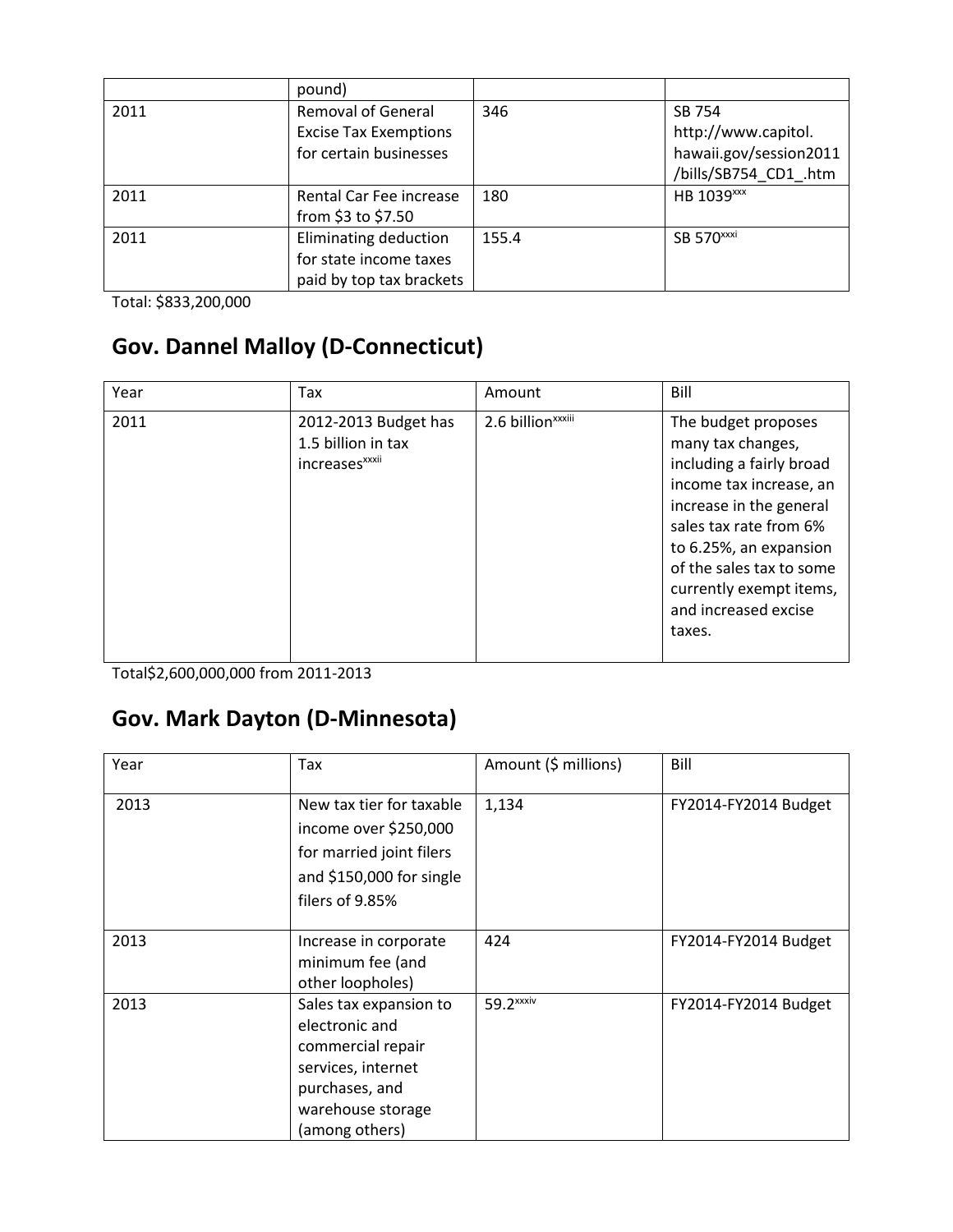| 2013 | Tax on cigarette that  | 400 | FY2014-FY2014 Budget |
|------|------------------------|-----|----------------------|
|      | raises the price of    |     |                      |
|      | cigarettes from \$1.23 |     |                      |
|      | per pack to \$2.83     |     |                      |
|      |                        |     |                      |

Total: \$2,100,000,000×××

### **Gov. Jerry Brown (D-California)**

| Year | Tax                      | Amount                                  | Bill                             |
|------|--------------------------|-----------------------------------------|----------------------------------|
| 2012 | Sales Tax increase from  | 2012-13: \$611 million                  | Proposition 30                   |
|      | 7.25% to 7.5%, increase  | 2013-14: \$1.3 billion                  |                                  |
|      | sales and use tax by .25 |                                         |                                  |
|      | cents for 4 years        |                                         |                                  |
| 2012 | Created 4 high-income    | 2011-12: \$3.2 billion                  | Proposition 30 <sup>xxxvii</sup> |
|      | tax brackets for taxable | 2012-13: \$4.8 billion                  |                                  |
|      | incomes:                 | 2013-14: \$4.9 billion <sup>xxxvi</sup> |                                  |
|      | \$250,000-\$300,000:     |                                         |                                  |
|      | 10.3% tax rate on        |                                         |                                  |
|      | taxable income           |                                         |                                  |
|      | (increase of 10.6% from  |                                         |                                  |
|      | the original 9.3%)       |                                         |                                  |
|      | \$300,000-\$500,000:     |                                         |                                  |
|      | 11.3% tax rate on        |                                         |                                  |
|      | taxable income           |                                         |                                  |
|      | (increase of 21.5% from  |                                         |                                  |
|      | the original 9.3%)       |                                         |                                  |
|      | \$500,000-\$1,000,000:   |                                         |                                  |
|      | 12.3% tax rate on        |                                         |                                  |
|      | taxable income           |                                         |                                  |
|      | (increase of 32.26%      |                                         |                                  |
|      | from the original 9.3%)  |                                         |                                  |
|      | \$1,000,000 & up:        |                                         |                                  |
|      | 13.3% tax rate on        |                                         |                                  |
|      | taxable income           |                                         |                                  |
|      | (increase of 29.13%      |                                         |                                  |
|      | from the original 10.3%) |                                         |                                  |
| 2012 | Prop 30 estimated        | $6,000$ <sup>xxxviii</sup>              | Proposition 30                   |
|      | annual total (low)       |                                         |                                  |
|      |                          |                                         |                                  |

Total: \$18,000,000,000 (cumulative)<sup>xxxix</sup>

#### **Total Tax Increases Enacted by Democratic Governors since 2011: \$58,711,500,000**